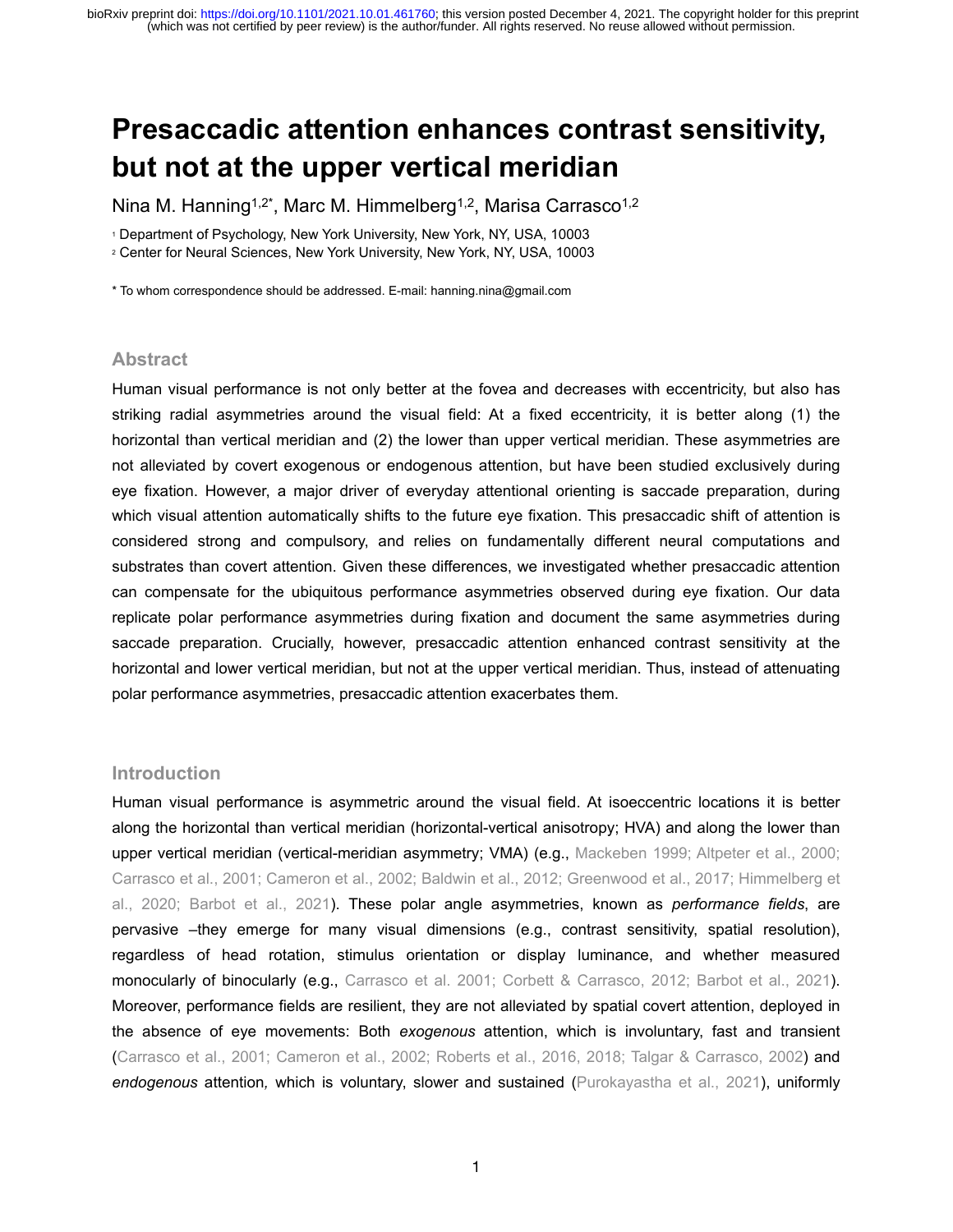(which was not certified by peer review) is the author/funder. All rights reserved. No reuse allowed without permission. bioRxiv preprint doi: [https://doi.org/10.1101/2021.10.01.461760;](https://doi.org/10.1101/2021.10.01.461760) this version posted December 4, 2021. The copyright holder for this preprint



**Figure 1**. Background and experimental design. (**A**) Schematic representation of polar angle performance asymmetries reported in previous research. Points further from the center represent higher performance. At matched eccentricity, visual performance is better on the horizontal than vertical meridian (HVA), and along the lower than upper vertical meridian (VMA) in several fundamental perceptual dimensions, including contrast sensitivity. (**B**) Experimental task. After a fixation period, a central direction cue (blue line) appeared. Observers were instructed to make a saccadic eye movement to the indicated target (8.5° left, right, above, or below central fixation, marked by black dots). Note that the dashed arrow indicates saccade preparation. 100 ms after direction cue onset, a test Gabor patch was presented at either the saccade target (*valid*) or at the opposing isoeccentric location (*invalid*). Radial frequency patterns with no orientation information were presented at the other three locations. At the end of the trial (after saccade offset), a response cue (bolded placeholder) indicated the location at which the test Gabor had appeared, and observers reported the Gabor orientation. Note that in the fixation condition the cue pointed to two opposing potential test locations (left and right or upper and lower) (supplemental *Video S1* demonstrates the trials sequence of each condition).

improve performance around the visual field, thereby preserving the polar angle asymmetries (*Figure 1A*).

Presaccadic attention, which automatically shifts to the future eye fixation during the preparation of saccadic eye movements also benefits visual perception: Already before saccade onset, performance at the saccade target is enhanced, which is, for example, reflected in improved letter and orientation discrimination accuracy (Kowler et al., 1995; Deubel & Schneider, 1996; Montagnini & Castet, 2007). However, covert and presaccadic attention differentially modulate visual perception and the representation of features of basic visual dimensions, such as orientation and spatial frequency (Collins et al., 2010; Li et al., 2016; Ohl et al., 2017). They engage different neural computations –contrast gain and response gain (Li et al., 2021b)– and recruit partially distinct neural populations in frontal eye fields (FEF) and superior colliculus (SC) that control covert attention and saccade preparation in human and nonhuman primates (e.g., Ignashchenkova et al., 2004; Gregoriou et al., 2012; Messinger et al., 2021).

Here we investigated whether presaccadic attention, unlike covert exogenous and endogenous attention, can compensate for the polar angle performance asymmetries established during eye fixation. Presaccadic attention is considered to be deployed automatically, yet there are some implicit cognitive processes that can permeate its effects and help distribute resources to potential relevant locations (White et al., 2013). Given the prevalence of presaccadic attention in the selective processing of visual information and its differences with covert attention (review: Li et al., 2021b), we hypothesized that presaccadic attention may benefit performance more where it is worse (i.e., at the upper vertical meridian), and thus diminish polar performance asymmetries. For this reason, we separately assessed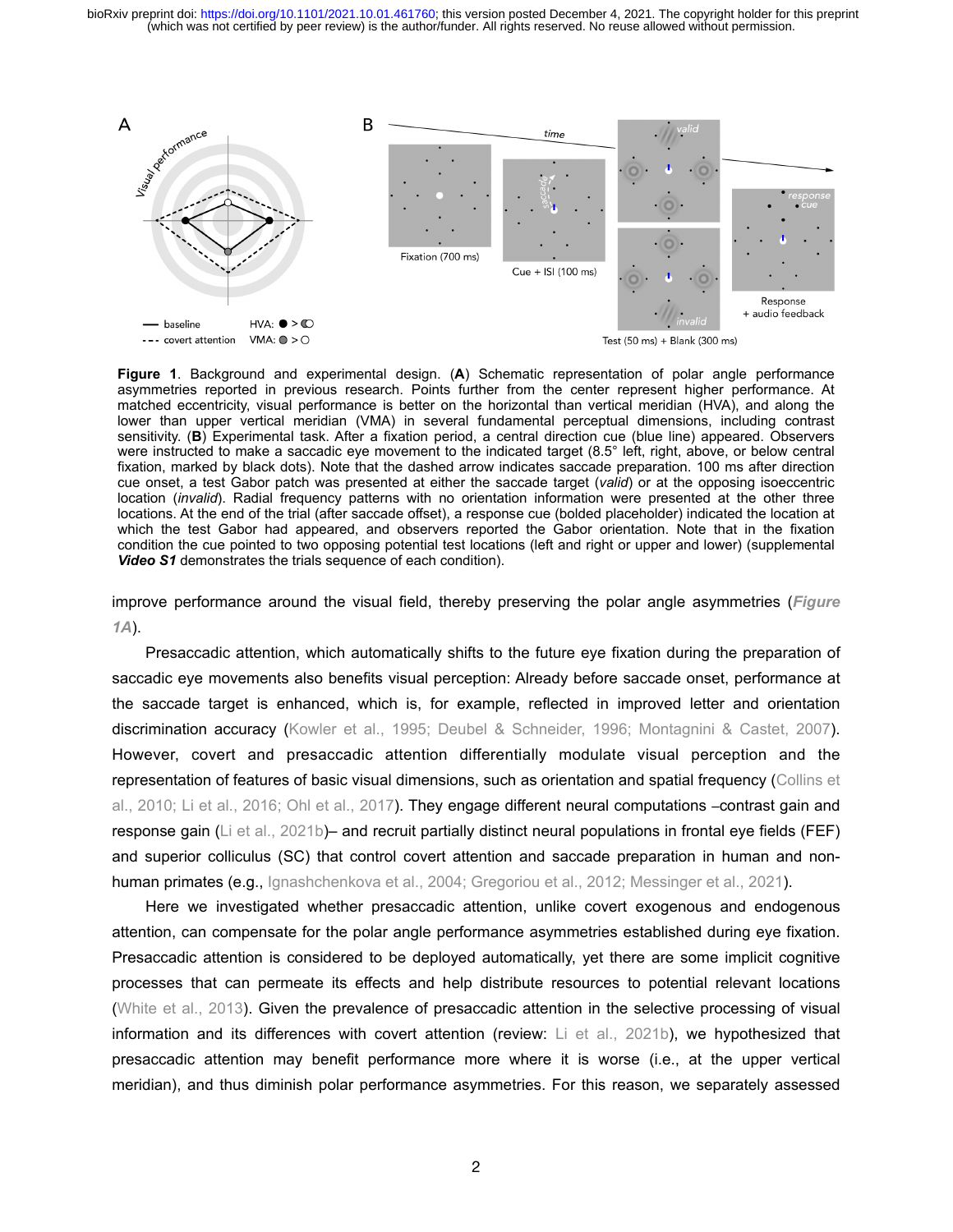presaccadic benefits (at the saccade target) and costs (at the opposite location) along the horizontal and vertical meridians, compared to a fixation baseline condition.

Our data reproduced both the HVA and VMA during fixation (e.g., Carrasco et al., 2001; Cameron et al., 2002; Abrams et al., 2012; Roberts et al., 2018; Himmelberg et al., 2020; Purokayastha et al., 2021) and reveal the same polar asymmetries for contrast sensitivity during saccade preparation. Crucially, contrary to our initial hypothesis, presaccadic attention did not attenuate the cardinal polar angle asymmetries: It enhanced contrast sensitivity at the horizontal and lower vertical meridian, but *not* at the upper vertical meridian. The surprising absence of a performance advantage preceding upwards saccades suggests a rigid perceptual limitation along the upper vertical meridian that cannot be allayed by presaccadic attention.

#### **Results**

We measured contrast sensitivity during saccade preparation using a two-alternative forced-choice orientation discrimination task (*Figure 1B*). Eleven observers performed horizontal or vertical saccades to a centrally cued peripheral target (8.5° eccentricity) and discriminated the orientation of a  $\pm 15^\circ$  tilted Gabor grating presented briefly, just before eye movement onset, either at the saccade target (*valid*) or the opposite (*invalid*) isoeccentric location. In a fixation condition (*baseline*), observers performed the same orientation discrimination task without preparing saccades.

For each experimental condition (*valid*, *invalid*, *baseline*) we independently titrated Gabor contrast at four polar angle locations (*left*, *right*, *upper*, *lower*) using an adaptive psychometric "staircase" procedure (see Materials and methods - Titration procedure) and computed contrast sensitivity as the reciprocal of the titrated threshold value (*Figure 2A*). Below we report Greenhouse-Geisser corrected p-values for ANOVAs for which the assumption of sphericity was not met. All post-hoc comparisons are Bonferroni corrected for multiple comparisons.

To test for the HVA, we conducted a 3 (condition: valid, invalid, baseline) X 2 (meridian: horizontal,



**Figure 2**. Main results. (**A**) Contrast sensitivity as a function of cardinal location for each experimental condition. Error bars depict ±1 standard error of the mean (SEM). Horizontal brackets indicate horizontal vs. vertical meridian (HVA) and vertical meridian upper vs. lower (VMA) comparisons, color coded error bars on the brackets indicate ±1 standard error of the difference between the compared conditions (SED). \**p*<0.05, \*\**p*<0.01, \*\*\**p*<0.001. (**B**) Relative contrast sensitivity (normalized by respective baseline sensitivity) for each condition and cardinal location. Shaded error areas indicate ±1 SEM.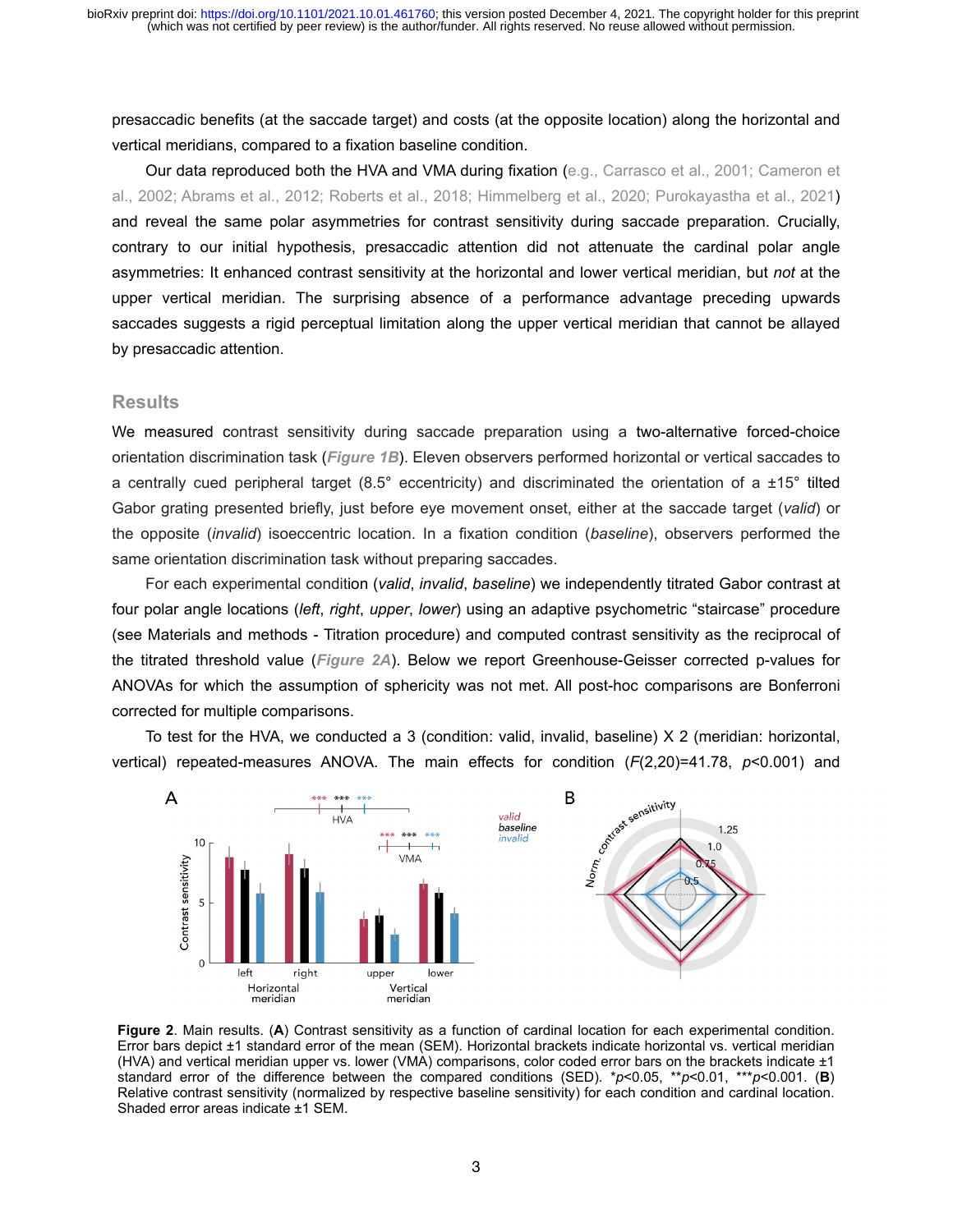

14 15 16 17 **Figure 3**. Individual observers' presaccadic benefits and costs for each cardinal location. (**A**) Benefits. Individual observers' sensitivity in valid trials plotted against their baseline sensitivity. (**B**) Costs. Individual observers' sensitivity in invalid trials plotted against their baseline sensitivity. White dots with black lines depict the group average and ±1 SEM. Note that the axes are in log-scale and that the range for the upper panels differs to account for lower contrast sensitivity at the upper vertical meridian.

meridian (*F*(1,10)=74.51, *p*<0.001), and their interaction (*F*(2,20)=8.45, *p*=0.004), were significant. Likewise, to test for the VMA, a 3 (condition: valid, invalid, fixation) X 2 (vertical meridian: upper, lower) repeated-measures ANOVA yielded significant main effects for condition (*F*(2,20)=44.18, *p*<0.001) and location (*F*(1,10)=42.46, *p*<0.001), and a significant interaction (*F*(2,20)=7.46, *p*=0.018). Post-hoc comparisons confirmed that for the fixation condition, contrast sensitivity changed around the visual field yielding the HVA (horizontal-vertical difference: 2.91±0.35 mean±SEM, *p*<0.001) and VMA (upper-lower vertical difference: 1.89±0.30, *p*<0.001), consistent with previous findings (Carrasco et al., 2001; Cameron et al., 2002; Abrams et al., 2012; Himmelberg et al., 2020; Purokayastha et al., 2021). Importantly, the same asymmetries emerged during saccade preparation, both when tested at the saccade target (*valid*) and opposite of it (*invalid*): HVA (*valid*: 3.81±0.47, *p*<0.001, *invalid*: 2.61±0.44, *p*<0.001) and VMA (*valid*: 2.95±0.56, *p*<0.001, *invalid*: 1.78±0.30, *p*<0.001). 18 19 20 21 22 23 24 25 26 27 28

To visualize the interaction between experimental condition and location, we plotted contrast sensitivity as a ratio of the baseline condition (*Figure 2B*). The 2 (condition: valid, fixation) X 4 (location: left, right, upper, lower) repeated-measures ANOVA to evaluate the relative benefit of presaccadic attention over the baseline yielded significant main effects for condition (*F*(1,10)=7.05, *p*=0.024), location (*F*(3,30)=7.24, *p*=0.001), and their interaction (*F*(3,30)=7.24, *p*=0.001). Remarkably, post-hoc comparisons revealed the well-established perceptual advantage caused by presaccadic attention for all but one location: the upper vertical meridian. Relative to fixation (*baseline*), the preparation of horizontal and downward saccades increased contrast sensitivity at the target of the upcoming eye movement (*left*: *p*=0.040; *right*: *p*=0.007; *downward*: *p*=0.008). However, upward saccades did not yield a sensitivity benefit (*p*=0.114), and this effect was consistent across individual observers (*Figure 3A*). 29 30 31 32 33 34 35 36 37 38

39 40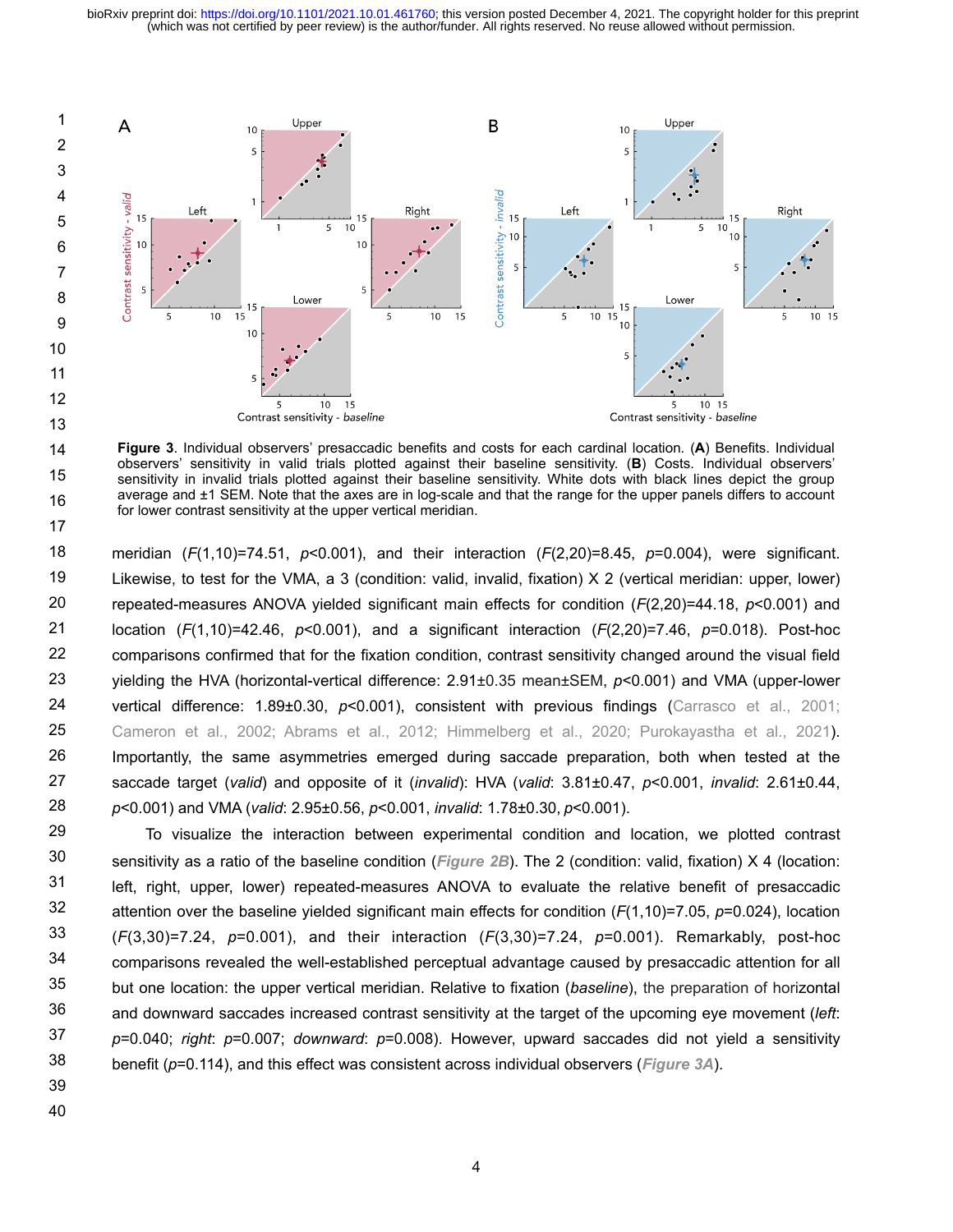

**Figure 4**. Eye movement parameters. Group average saccade latency (**A**) and saccade amplitude (**B**) as a function of saccade direction. Shaded error areas indicate ±1 SEM. (**C**) Normalized saccade endpoint frequency maps averaged across participants depicting saccade landing variance.

All locations, however, showed a pronounced cost when a saccade was prepared away from the test Gabor (*Figure 3B*). The 2 (condition: invalid, fixation) X 4 (location: left, right, upper, lower) repeatedmeasures ANOVA to evaluate the relative cost in performance below the baseline showed significant main effects for condition (*F*(1,10)=43.40, *p*<0.001), location (*F*(3,30)=3.64, *p*=0.038), and their interaction (*F*(3,30)=3.64, *p*=0.038). Post-hoc comparisons revealed a decrease in contrast sensitivity at the location opposite to the saccade target for all four tested locations (*left*: *p*=0.002; *right*: *p*<0.001; *downward*: *p*<0.001; and *upward*: *p<*0.001). To explore whether the local effect of presaccadic attention was related to the magnitude of participants' visual field asymmetries during fixation, we separately assessed the correlations between the benefits and costs at each of the tested locations and the strength of HVA and VMA (see supplemental *Table S2*), but none of the correlations were significant.

We evaluated eye movement parameters (*Figure 4*) to rule out that the absence of a performance advantage preceding upwards saccades can be explained by differences in saccade precision or latency. For example, the missing presaccadic benefit at the upper vertical meridian may be caused by comparatively slower or less precise upward saccade execution. A repeated-measures ANOVA found a significant main effect of saccade direction (*F*(3,30)=10.06, *p*<0.001) on latency (*Figure 4A*). Post-hoc comparisons showed that saccadic reaction times were significantly slower for downward than upward saccades (*p*=0.007). This effect is consistent with previous research in human (Honda & Findley, 1992; Tzelepi et al., 2010) and nonhuman (Schlykowa et al., 1996; Zhou & King, 2002) primates. A repeatedmeasures ANOVA showed a significant main effect of saccade direction (*F*(3,30)=6.99, *p*=0.005) on amplitude. Post-hoc comparisons indicated that saccade amplitudes (*Figure 4B*) were significantly shorter for upward than leftward ( $p=0.041$ ) and rightward ( $p=0.041$ ) saccades. However, consistent with previous work (Deubel & Schneider, 1996; Van der Stigchel & de Vries, 2015; Wollenberg et al., 2018; Hanning et al., 2019b), the presaccadic benefit was unaffected by landing precision (*Figure 4C*). For the upper vertical meridian, more precise saccades (landing closer to the target center) were not more likely to contribute to a staircase contrast decrement than less precise saccades (*p*=0.837; *Figure 5A*, *upper* plot). Likewise, staircase contrast was not more likely to decrease with faster than slower saccade latency trials (*p*=0.346; *Figure 5B*, *upper* plot). The missing presaccadic benefit at the upper vertical meridian, therefore, cannot be explained by differences in eye movement parameters among polar angle locations.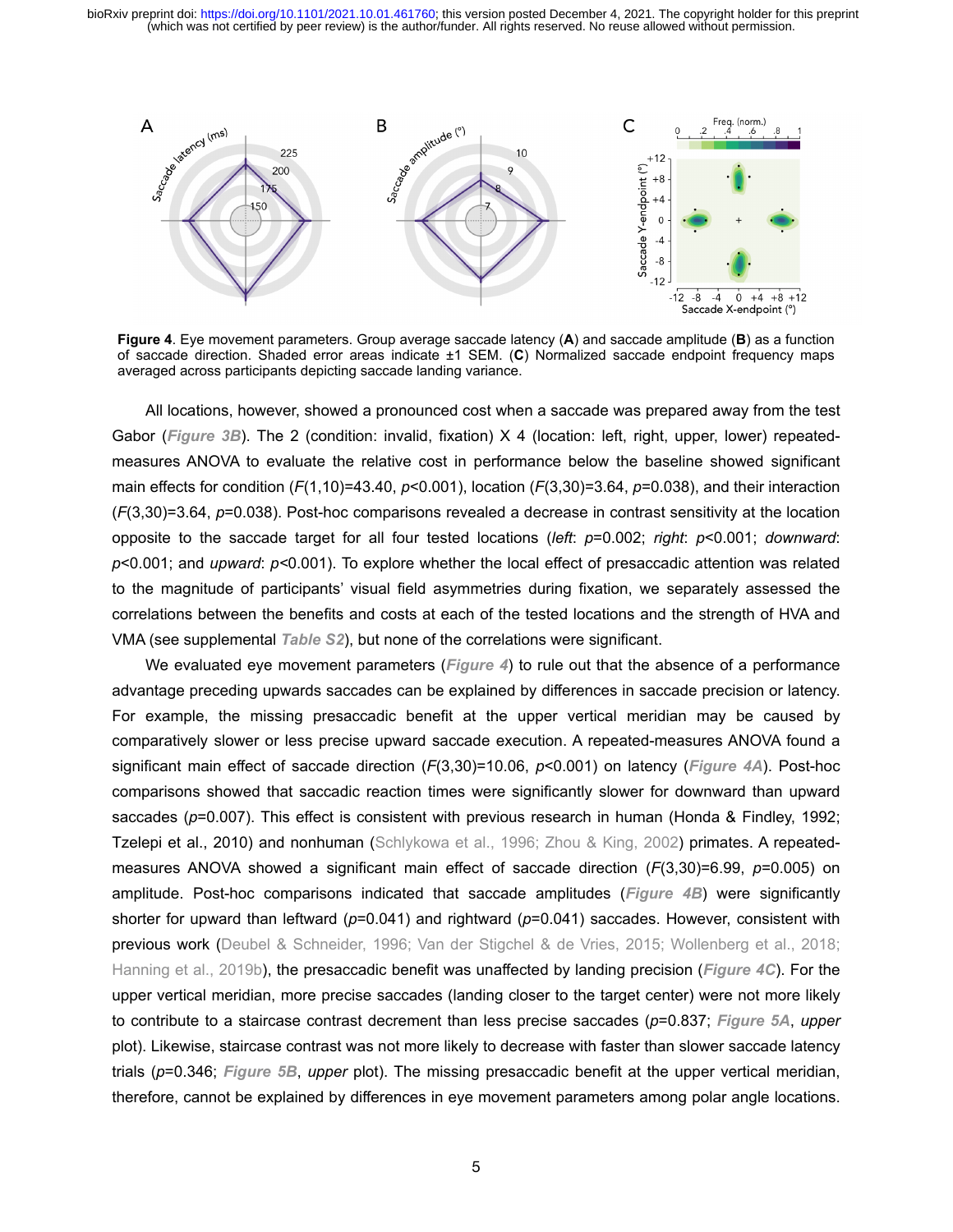

**Figure 5**. Influence of eye movement parameters on presaccadic perceptual enhancement. Percentage of trials contributing to staircase contrast decrement. Median-split for *valid* trials at each cardinal location with comparably small or large saccade landing error (**A**) and low or high saccade latency (**B**). Horizontal lines within each whisker plot indicate the group average. Bars depict the 95% confidence interval, black transparent dots represent individual observer data. Error bars on horizontal brackets show the SED.

Had saccade precision or latency affected the presaccadic attention benefit, trials with smaller/larger landing errors or faster/slower saccade latencies would have differentially affected staircase direction. Note that the same latency and precision comparison also did not yield significant differences for the remaining three tested locations (*Figure 5A-B left*, *right*, and *lower* plots; all *p*>0.05).

## **Discussion**

This study reveals that visual performance asymmetries are not compensated by presaccadic attention. The benefit was neither more pronounced at the vertical than the horizontal meridian, nor was there any benefit at the upper vertical meridian, where contrast sensitivity is the worst. Thus, the intrinsic perceptual limitation at the upper vertical meridian observed during fixation (Carrasco et al., 2001; Cameron et al., 2002; Greenwood et al., 2017; Himmelberg et al., 2020; Barbot et al., 2021) is rigid, and cannot be mitigated even by the typically robust effect of presaccadic attention.

This impervious constraint might be explained by anatomical constraints in the retina and visual cortex. There are similar polar angle asymmetries in the density of photoreceptor cones and midget retinal ganglion cells (Curcio & Allen, 1990; Song et al., 2011; Watson, 2014), for which density is lowest for cells sampling along the upper vertical meridian of the visual field. However, a computational observer model has shown that these retinal asymmetries only account for a small proportion of behavioral contrast sensitivity asymmetries (Kupers et al., 2019, 2020). These asymmetries also exist, and are greatly amplified, in the distribution of cortical surface area in the primary visual cortex, where there is substantially less surface dedicated to processing the upper vertical meridian than the lower vertical meridian (Benson et al., 2021; Himmelberg et al., 2021a,b). Thus, there is a reduction in neural resources allocated to the upper vertical meridian that could likely explain poorer visual performance. Our results show that this lack of neural resources cannot be compensated for by pre-saccadic attention. The present findings demonstrate that the visual and neural circuitry underlying performance fields impose such pronounced limitations on visual processing that they may be very unlikely to be overcome.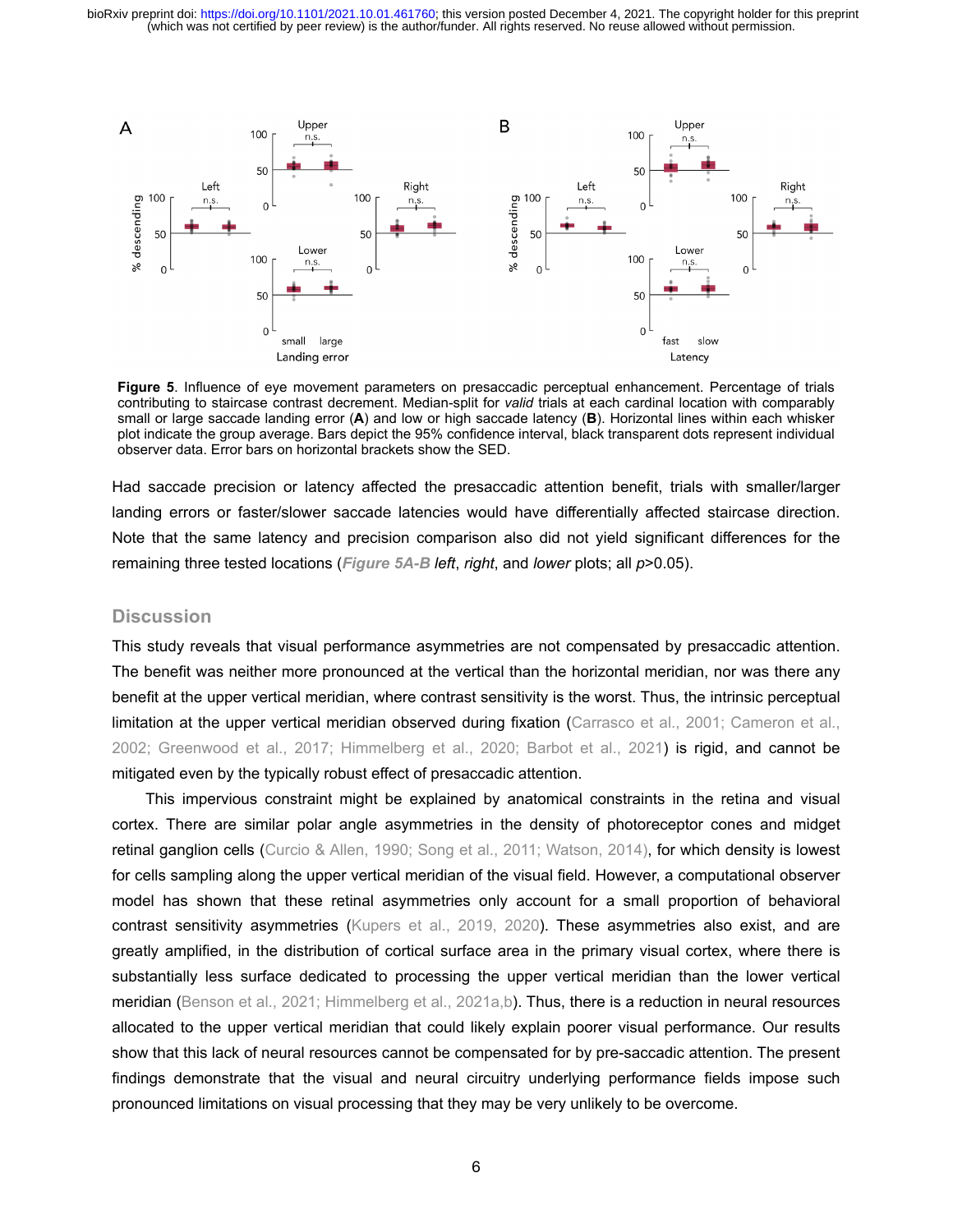Perceptual measurements are typically made at locations along the horizontal meridian. Likewise, studies investigating saccades (including those on presaccadic attention) typically rely on horizontal eye movements (e.g., Deubel & Schneider, 1996; Rolfs & Carrasco, 2012; Li et al., 2016, 2021b; Hanning et al 2019b; Ohl et al., 2017; Hübner & Schütz, 2021) or place the saccade targets around the visual field but do not investigate the effect of saccade direction (e.g., Kowler et al., 1995; Wollenberg et al. 2018; Hanning et al. 2019a). However, the existence of perceptual performance fields, as well as the current presaccadic data, question the generalizability of these findings and call for a systematic study of eye movements not only across eccentricity but also around the visual field.

Whereas in the present study we were particularly interested in separately assessing presaccadic benefits and costs (relative to fixation) to answer our research question –can presaccadic attention compensate for the characteristic polar angle performance asymmetries–, Montagnini and Castet (2007) investigated spatiotemporal dynamics of presaccadic attention by assessing the difference between performance at the saccade target and the (opposite) non-target location. The authors reported better orientation discrimination performance at the lower than the upper visual field, but concluded that this difference is not affected by the planning of upward or downward saccades, i.e., that there is no interaction between saccade target location and the presaccadic attention effect. Yet, by collapsing three tested locations across each hemifield, they may have neutralized a differential effect of presaccadic attention on the vertical meridian asymmetry as observed in the present study, given that performance (during fixation) gradually decreases from the horizontal to the vertical meridian, to the extent that it is similar at the four intercardinal locations (Abrams et al., 2012; Barbot et al., 2021). These differences within the hemifields highlight the importance of separately assessing presaccadic attention at each location (rather than collapsing across a hemifield), and comparing its effect to performance during fixation, before concluding that there is no interaction between saccade direction and presaccadic attention.

The present results have significant implications for human factors and ergonomic applications. For instance, the resilience of perceptual asymmetries around the visual field, even when actively exploring our environment with eye movements, should be known and taken into consideration when optimizing displays to accurately and efficiently convey relevant task information –for example, those used by pilots, air traffic controllers, drivers, and radiologists.

To summarize, saccade preparation enhanced contrast sensitivity, but surprisingly not at the upper vertical meridian, where contrast sensitivity is poorest and hence could benefit the most. Consequently, instead of diminishing contrast sensitivity asymmetries around the visual field, presaccadic attention actually exacerbates them and modifies the shape of the visual performance field.

#### **Limitations of the study**

The generalizability of our initial, counterintuitive findings has yet to be assessed. The extent of performance fields is influenced by stimulus parameters; the polar asymmetries become more pronounced with eccentricity, spatial frequency and number of distracters (Carrasco et al 2001; Baldwin et al., 2012; Himmelberg et al. 2020; Barbot et al. 2021). Thus, it would be important to evaluate whether the exacerbated asymmetries that we report here with presaccadic attention still emerge while manipulating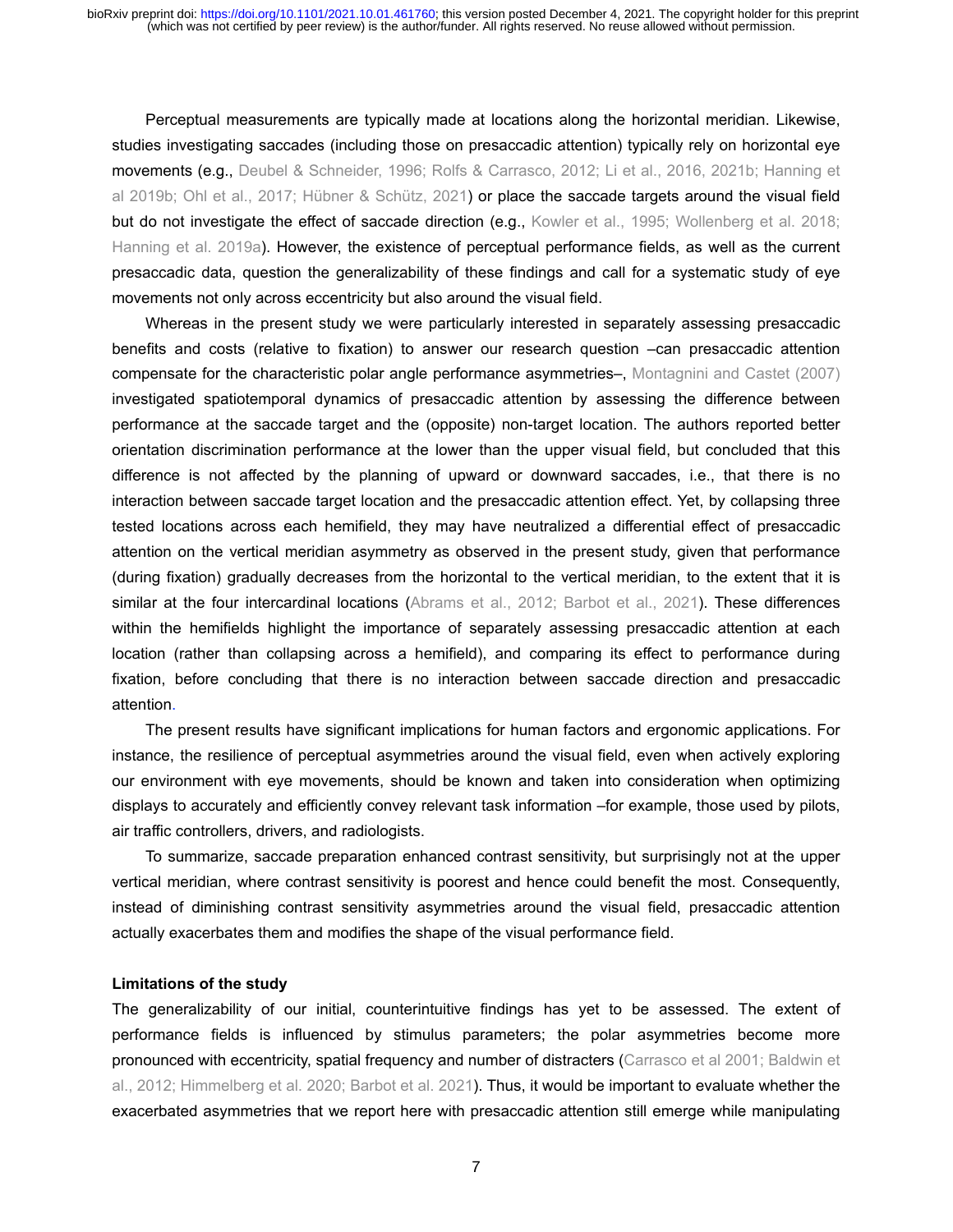these stimulus parameters. Moreover, we know that the HVA and VMA in contrast sensitivity (Abrams et al., 2012) and visual acuity (Barbot et al., 2021) emerge gradually with angular distance at isoeccentric, perifoveal locations. It would be important to evaluate whether the effects of presaccadic attention not only differ at the cardinal meridians but also at intercardinal locations. Lastly, because presaccadic attention benefits many dimensions in addition to contrast sensitivity (review: Li et al., 2021a), its effect on orientation and motion sensitivity, spatial resolution, and their appearance should be assessed around the visual field.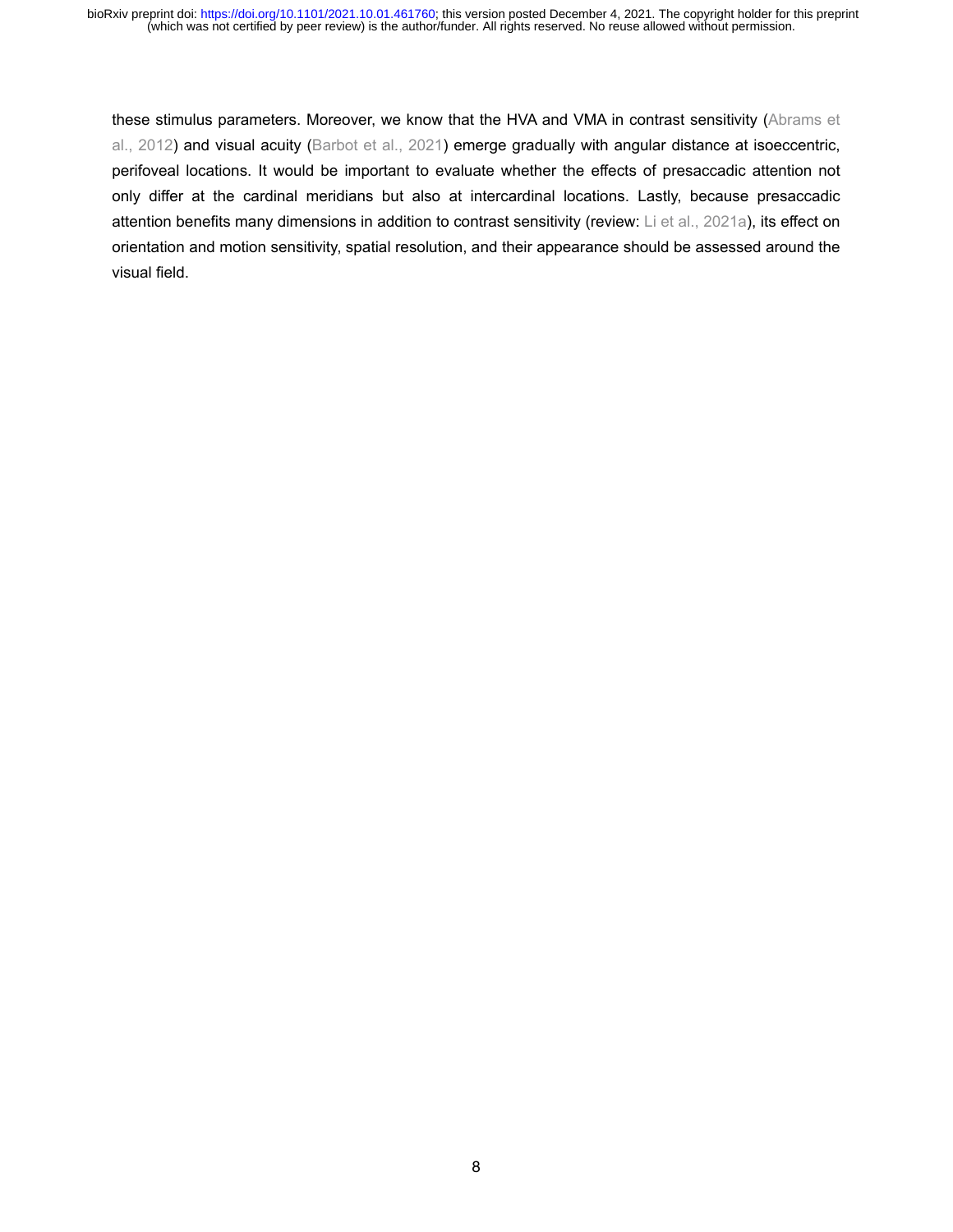# **Materials and methods**

#### **Observers**

The sample size was determined based on previous work on presaccadic attention (Li et al., 2016; Ohl et al., 2017; Hanning et al., 2019a,b) and visual performance fields (Himmelberg et al., 2020; Barbot et al., 2021; Purokayastha et al., 2021). We report data of eleven observers (6 female, aged 19–32 years, two authors: NMH and MMH). All had normal or corrected-to-normal vision, provided written informed consent, and (except for two authors) were naive to the purpose of the experiment. Three additional observers were not considered in the final analysis because they did not meet our inclusion criteria  $- (1)$ [t](#page-8-0)ypical performance asymmetries during fixation and (2) typical presaccadic attention effect<sup>[1](#page-8-0)</sup> (note that none of them showed a presaccadic benefit at the upper vertical meridian). The protocols for the study were approved by the University Committee on Activities involving Human Subjects at New York University and all experimental procedures were in agreement with the Declaration of Helsinki.

### <span id="page-8-1"></span>**Setup**

Observers sat in a dimly illuminated room with their head stabilized by a chin and forehead rest and viewed the stimuli at 57 cm distance on a gamma-linearized 20-inch ViewSonic G220fb CRT screen (Brea, CA, USA) with a spatial resolution of 1,280 by 960 pixels and a vertical refresh rate of 100 Hz. Gaze position of the dominant eye was recorded using an EyeLink 1000 Desktop Mount eye tracker (SR Research, Osgoode, Ontario, Canada) at a sampling rate of 1 kHz. Manual responses were recorded via a standard keyboard. An Apple iMac Intel Core 2 Duo computer (Cupertino, CA, USA) running Matlab (MathWorks, Natick, MA, USA) with Psychophysics (Brainard, 1997; Pelli, 1997) and EyeLink toolboxes (Cornelissen, 2002), controlled stimulus presentation and response collection.

#### **Experimental design**

The experiment comprised two eye movement conditions and a fixation condition. Eye movement conditions (*valid* and *invalid*) were randomly intermixed within blocks, whereas the fixation condition (*baseline*) was run in separate experimental blocks. At the beginning of each trial, observers fixated a central white dot (~52 cd/m2; diameter 0.45° of visual angle) on gray background (~26 cd/m2). Four placeholders indicated the isoeccentric locations of the upcoming stimuli (and potential saccade targets) 8.5° left, right, above, and below fixation. Each placeholder comprised four black dots (~0 cd/m<sup>2</sup>, diameter 0.1°), forming the corners of a squared diamond (diameter 4.2°). Once we detected stable fixation within a 2.25° radius virtual circle centered on this fixation, the beginning of the trial was indicated by a sound.

In eye movement blocks (*valid* and *invalid* trials), after 700 ms fixation period, a central direction cue (blue line, ~4 cd/m2, length 0.45°) pointed to one of the four cardinal placeholders (randomly selected), cueing the saccade target. Observers were instructed to look as fast and precisely as possible to the center of the indicated placeholder. 100 ms after cue onset (i.e., within the movement latency – gaze still rests at fixation), a Gabor grating (tilted ±15° relative to vertical; spatial frequency 5 cpd; 2.8° diameter

<span id="page-8-0"></span>One observer did not show the characteristic performance asymmetries during the fixation baseline condition [1](#page-8-1) (sensitivity horizontal meridian > lower vertical meridian > upper vertical meridian). Another observer did not show higher contrast sensitivity for *valid* trials than *invalid* trials. A third observer was excluded due to technical issues with eye movement recording.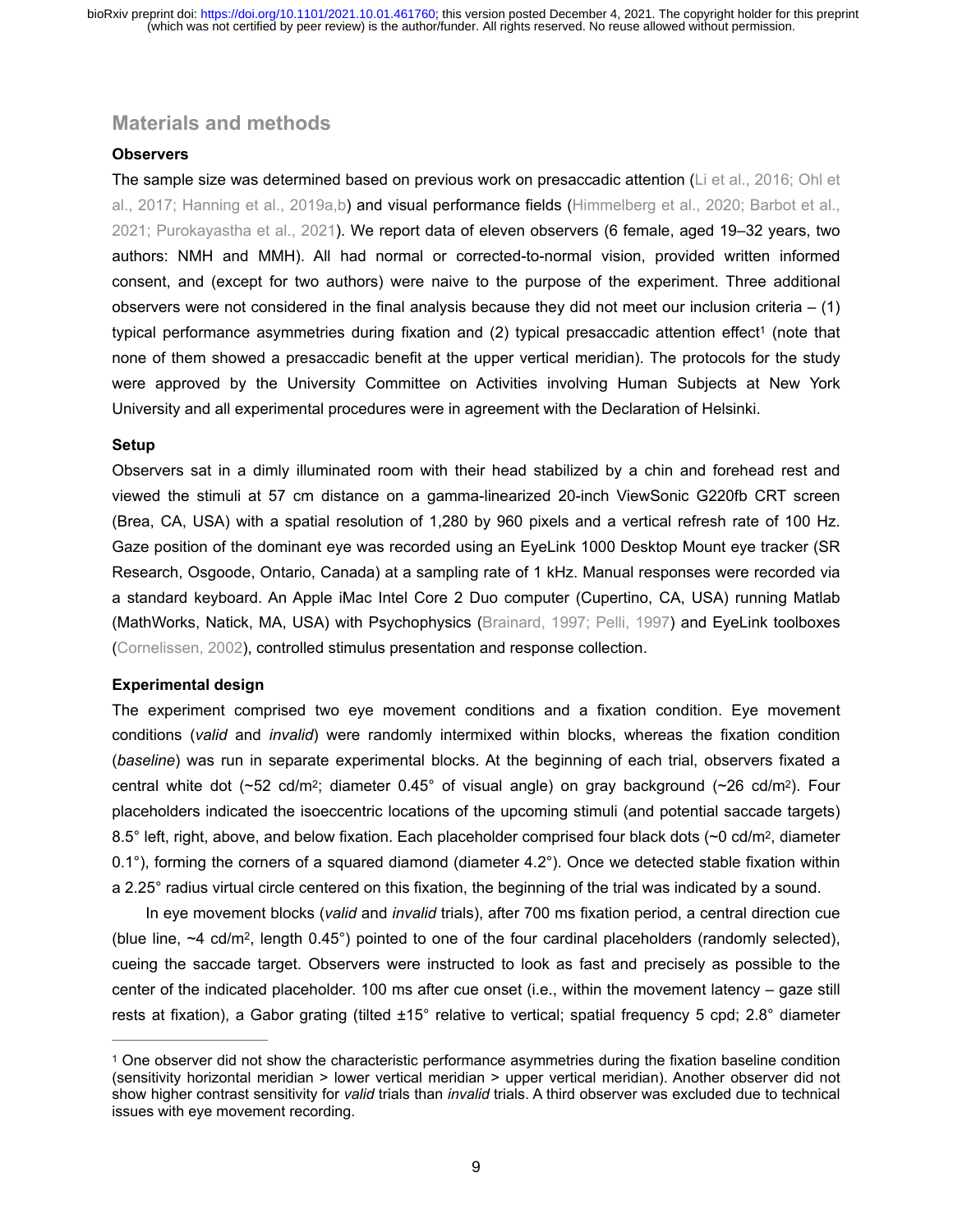Gaussian envelope diameter, σ = 0.43°) appeared for 50 ms either at the cued saccade target (*valid* trials; 50%) or at the location opposing the saccade target (*invalid* trials; 50%). Gabor contrast was titrated using an adaptive psychometric "staircase" procedure (see *Titration procedure*) and thus varied from trial to trial. Together with the Gabor, three radial frequency patterns with no orientation information (same spatial frequency, envelope, and contrast as the Gabor) were presented at the other placeholders to avoid biasing eye movements to a single sudden-onset stimulus. 300 ms after stimuli offset (once the eye movement had been performed), the dots of one placeholder increased in size (diameter 0.16°), functioning as a response cue to indicate the location that had contained the Gabor patch. Observers indicated their orientation judgement via button press (clockwise or counterclockwise, two-alternative forced choice) and were informed that the orientation report was non-speeded. They received auditory feedback for incorrect responses.

Stimulus parameters and timing for the fixation blocks (*baseline* condition) were identical to the eye movement blocks, with one difference: two (rather than one) blue direction cue lines appeared, pointing to opposing locations (left and right or upper and lower, randomly selected). Participants were instructed to keep eye fixation. As in the eye movement blocks, the Gabor appeared at one of two possible locations (indicated by the two direction cues) – thus location uncertainty as to where the test Gabor would appear was constant across experimental conditions.

Observers performed 3 sessions of 3 experimental blocks each (one fixation block followed by two eye movement blocks). Each block comprised 144 trials. We monitored gaze position online and controlled for correct eye fixation, i.e. gaze remaining within 2.25° from the central fixation target until (a) response cue onset (fixation blocks) or (b) direction cue onset (eye movement blocks). Observers maintained precise eye fixation during the pre-cue interval in fixation trials (0.80°±0.089° average distance from fixation target center ±1 SEM) as well as eye movement trials (0.72±0.077°). Trials in which gaze deviated from fixation were aborted and repeated at the end of each block. In eye movement blocks we also repeated trials with too short (<150 ms) or long (>350 ms) saccade latency, or incorrect eye movements (initial saccade landing beyond 2.25° from the indicated target). We collected a total of 1296 trials per observer – 432 fixation (*baseline*) trials and 864 eye movement trials (432 *valid*, 432 *invalid*).

#### **Titration procedure**

We titrated contrast separately for each experimental condition (*valid*, *invalid*, *baseline*) and cardinal location (left, right, upper, lower) with best PEST (Pentland, 1980), an adaptive psychometric procedure, using custom code (https://github.com/michaeljigo/palamedes wrapper) that ran subroutines implemented in the Palamedes toolbox (Prins & Kingdom, 2018). We concurrently ran 36 independent adaptive procedures (3 for each condition-location combination) targeting 80% orientation discrimination accuracy throughout the experiment. One psychometric procedure comprised 36 trials. We calibrated each procedure by presenting fixed levels of contrast that spanned the range of possible values (1% - 100%) for the first 9 trials. To derive the contrast thresholds, we took the median across the last 5 trials of each individual staircase. Then, before averaging across the 3 staircases per condition-location combination, we excluded outliers (3.03% of all procedures) for which the derived threshold deviated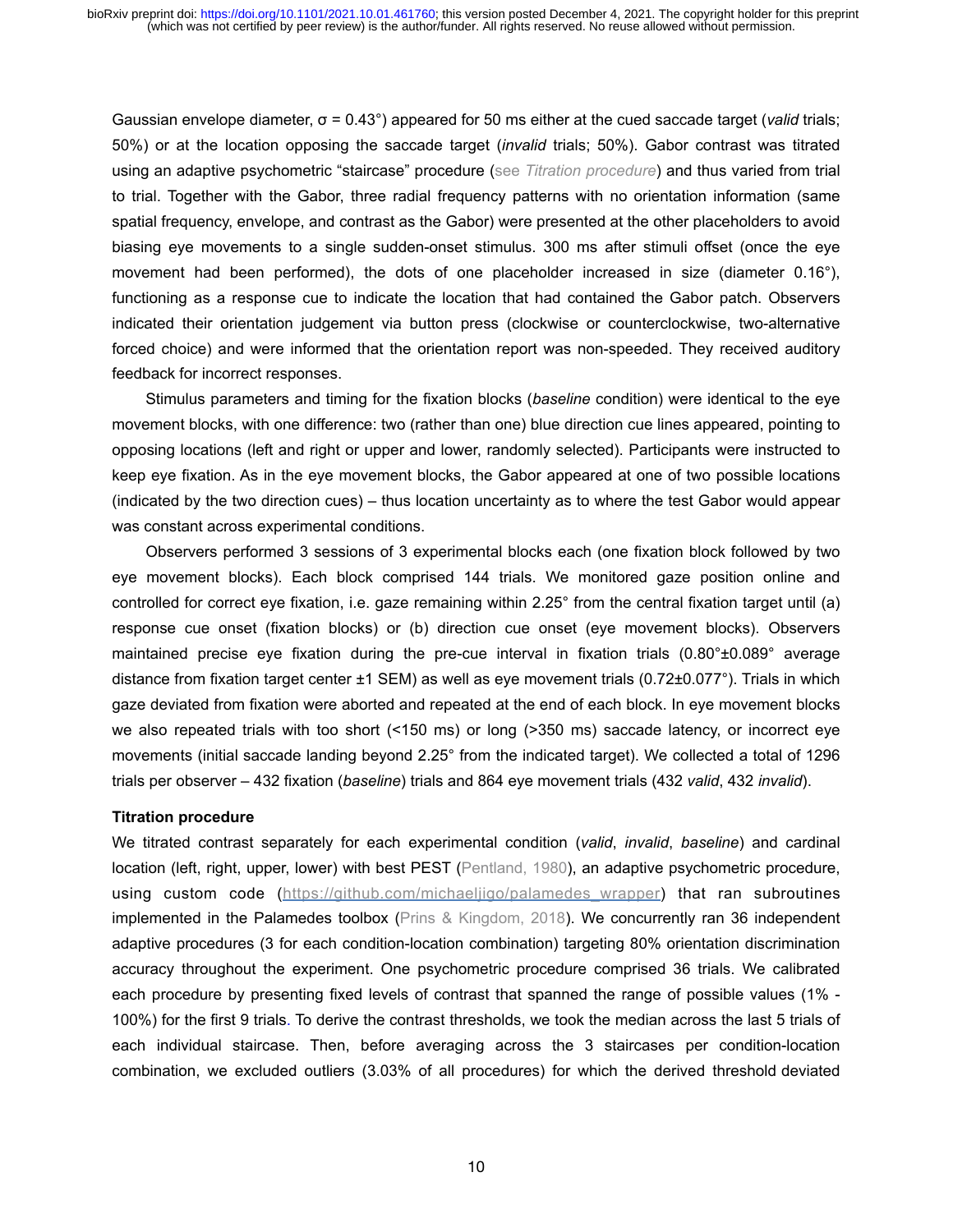more than 0.5 log-contrast units from the other thresholds of the respective condition-location combination.

#### **Data analysis**

We computed contrast sensitivity for each condition-location combination as the reciprocal of the average contrast threshold (CS = 1 / threshold). To evaluate the effect of saccade precision and latency on visual performance at the upper vertical meridian in the *valid* condition, we conducted two median splits and computed the percentage of trials causing the staircase procedure to decrease the contrast for saccades with smaller vs. larger landing error (*Figure 5A*) and saccades with faster vs. slower latencies (*Figure 5B*). Note that across the compared conditions, an average 58.25% of *valid* trials decreased the staircase contrast. Had saccade landing precision or latency affected the presaccadic attention benefit, trials with smaller / larger landing errors or faster / slower saccade latencies would have differentially affected staircase direction. This was not the case (see main text). For the conducted repeated-measures ANOVAs in which the sphericity assumption was not met, we report Greenhouse-Geisser corrected *p*values; all *p*-values of post-hoc comparisons were Bonferonni corrected for multiple-comparisons.

# **Additional information and files**

# **Author contributions**

Conceptualization and methodology: NMH, MC; Software: NMH; Investigation: NMH, MMH; Formal analysis: NMH; Visualization: NMH, MMH; Writing—original draft: NMH; Writing—review & editing: NMH, MMH, MC; Funding acquisition: NMH, MC.

# **Data availability**

Raw eye tracking and behavioral data are available from the OSF database URL[: https://osf.io/9a36u/](https://osf.io/9a36u/).

# **Supplemental Video S1**

Demonstration of stimuli and experimental design. Shown are one *valid*, one invalid, and one *baseline* trial. For demonstration purposes, all three trials test contrast sensitivity at the upper vertical meridian (contrast here fixed to 35%).

# **Supplemental Table S2**

Correlation between visual field asymmetries (*HVA*, *VMA*) during fixation and presaccadic benefits (*valid / baseline*) and costs (*invalid / baseline*), for each tested cardinal location.

|             | <b>Benefits</b> |             |             |               | Costs       |             |             |            |
|-------------|-----------------|-------------|-------------|---------------|-------------|-------------|-------------|------------|
|             | Left            | Right       | Upper       | Lower         | Left        | Right       | Upper       | Lower      |
| <b>HVAI</b> | $R = -0.42$     | $R = -0.46$ | $R = -0.08$ | $R = -0.58$ ^ | $R = 0.03$  | $R = 0.20$  | $R = -0.05$ | $R = 0.09$ |
| <b>VMA</b>  | $R = -0.16$     | $R = 0.10$  | $R = -0.20$ | $R = 0.46$    | $R = -0.01$ | $R = -0.10$ | $R = -0.08$ | $R = 0.04$ |

Note. R = Pearson correlation coefficient. All (but one ^, *p*>0.05) *p*>0.1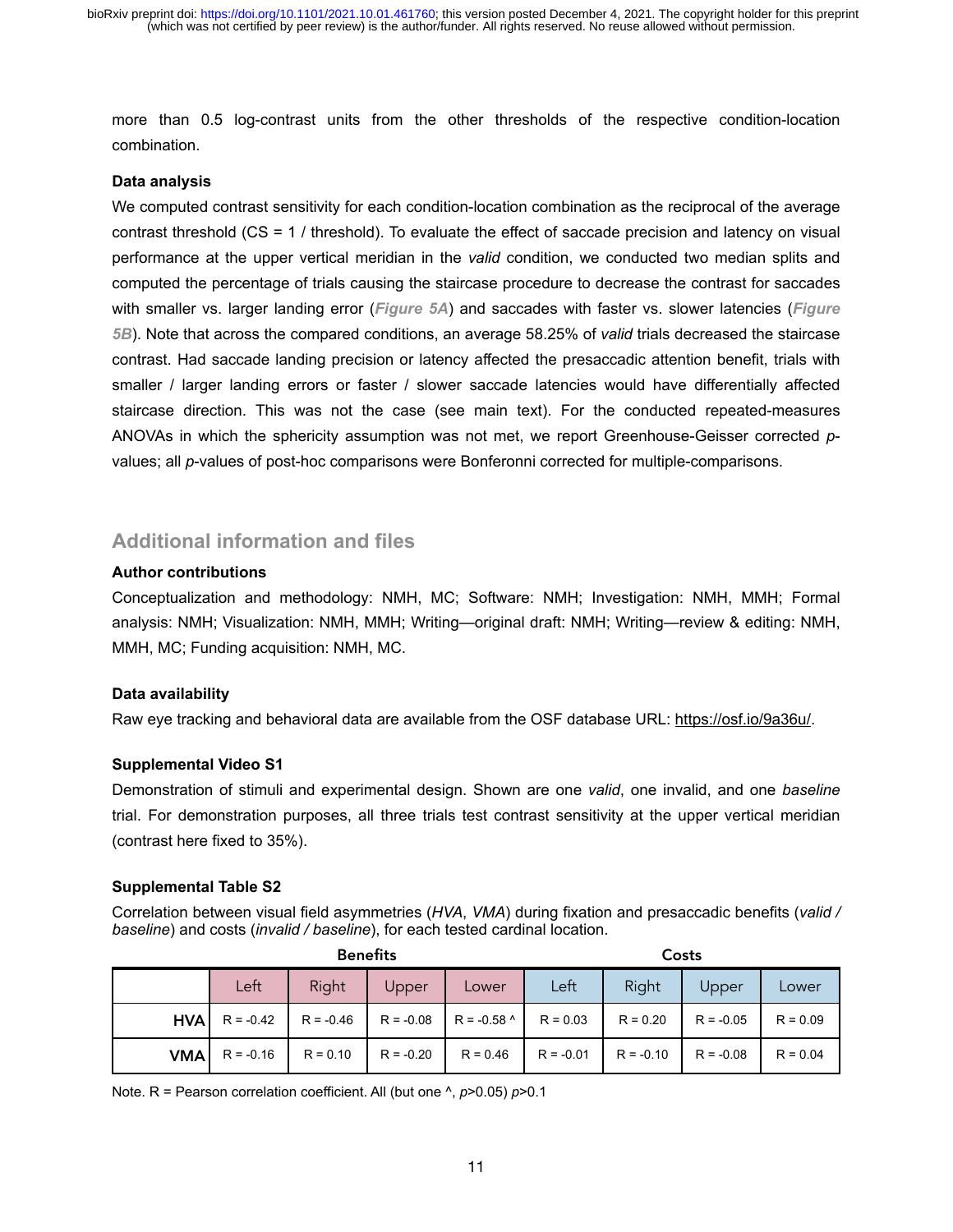# **Acknowledgements**

This research was supported by National Institutes of Health National Eye Institute grant R01 EY019693 to MC and a Feodor Lynen Research Fellowship from the Alexander von Humboldt Foundation to NMH. We thank Luke Huzsar, Michael Jigo, and other members of the laboratory of MC, as well as Jan Kurzawski and Hsin-Hung Li for useful comments and discussions. The authors declare no conflict of interest.

# **References**

Abrams, J., Nizam, A., & Carrasco, M. (2012). Isoeccentric locations are not equivalent: The extent of the vertical meridian asymmetry. *Vision Research*, *52*(1), 70-78.

Altpeter, E., Mackeben, M., & Trauzettel-Klosinski, S. (2000). The importance of sustained attention for patients with maculopathies. *Vision Research*, *40*(10-12), 1539-1547.

Baldwin, A. S., Meese, T. S., & Baker, D. H. (2012). The attenuation surface for contrast sensitivity has the form of a witch's hat within the central visual field. *Journal of Vision*, *12*(11):23, 1-17.

Barbot, A., Xue, S., & Carrasco, M. (2021). Asymmetries in visual acuity around the visual field. *Journal of Vision*, *21*(1):2, 1-23.

Benson, N. C., Kupers, E. R., Barbot, A., Carrasco, M., & Winawer, J. (2021). Cortical magnification in human visual cortex parallels task performance around the visual field. *eLife*, *10*, e67685.

Brainard, D. H. (1997). The psychophysics toolbox. *Spatial Vision*, *10*(4), 433-436.

Cameron, E. L., Tai, J. C., & Carrasco, M. (2002). Covert attention affects the psychometric function of contrast sensitivity. *Vision Research*, *42*(8), 949-967.

Collins, T., Heed, T., Doré-Mazars, K., & Röder, B. (2010). Presaccadic attention interferes with feature detection. *Experimental Brain Research*, *201*(1), 111-117.

Carrasco, M., Talgar, C. P., & Cameron, E. L. (2001). Characterizing visual performance fields: Effects of transient covert attention, spatial frequency, eccentricity, task and set size. *Spatial Vision*, *15*(1), 61-75.

Corbett, J. E., & Carrasco, M. (2011). Visual performance fields: Frames of reference. *PLoS One*, *6*(9), e24470.

Cornelissen, F. W., Peters, E. M., & Palmer, J. (2002). The Eyelink Toolbox: eye tracking with MATLAB and the Psychophysics Toolbox. *Behavior Research Methods, Instruments, & Computers*, *34*(4), 613-617.

Curcio, C. A., & Allen, K. A. (1990). Topography of ganglion cells in human retina. *Journal of comparative Neurology*, *300*(1), 5-25.

Deubel, H., & Schneider, W. X. (1996). Saccade target selection and object recognition: Evidence for a common attentional mechanism. *Vision Research*, *36*(12), 1827-1837.

Greenwood, J. A., Szinte, M., Sayim, B., & Cavanagh, P. (2017). Variations in crowding, saccadic precision, and spatial localization reveal the shared topology of spatial vision. *Proceedings of the National Academy of Sciences*, *114*(17), E3573-E3582.

Gregoriou, G. G., Gotts, S. J., & Desimone, R. (2012). Cell-type-specific synchronization of neural activity in FEF with V4 during attention. *Neuron*, *73*(3), 581-594.

Hanning, N. M., Deubel, H., & Szinte, M. (2019a). Sensitivity measures of visuospatial attention. *Journal of vision*, *19*(12):17, 1-13.

Hanning, N. M., Szinte, M., & Deubel, H. (2019b). Visual attention is not limited to the oculomotor range. *Proceedings of the National Academy of Sciences*, *116*(19), 9665-9670.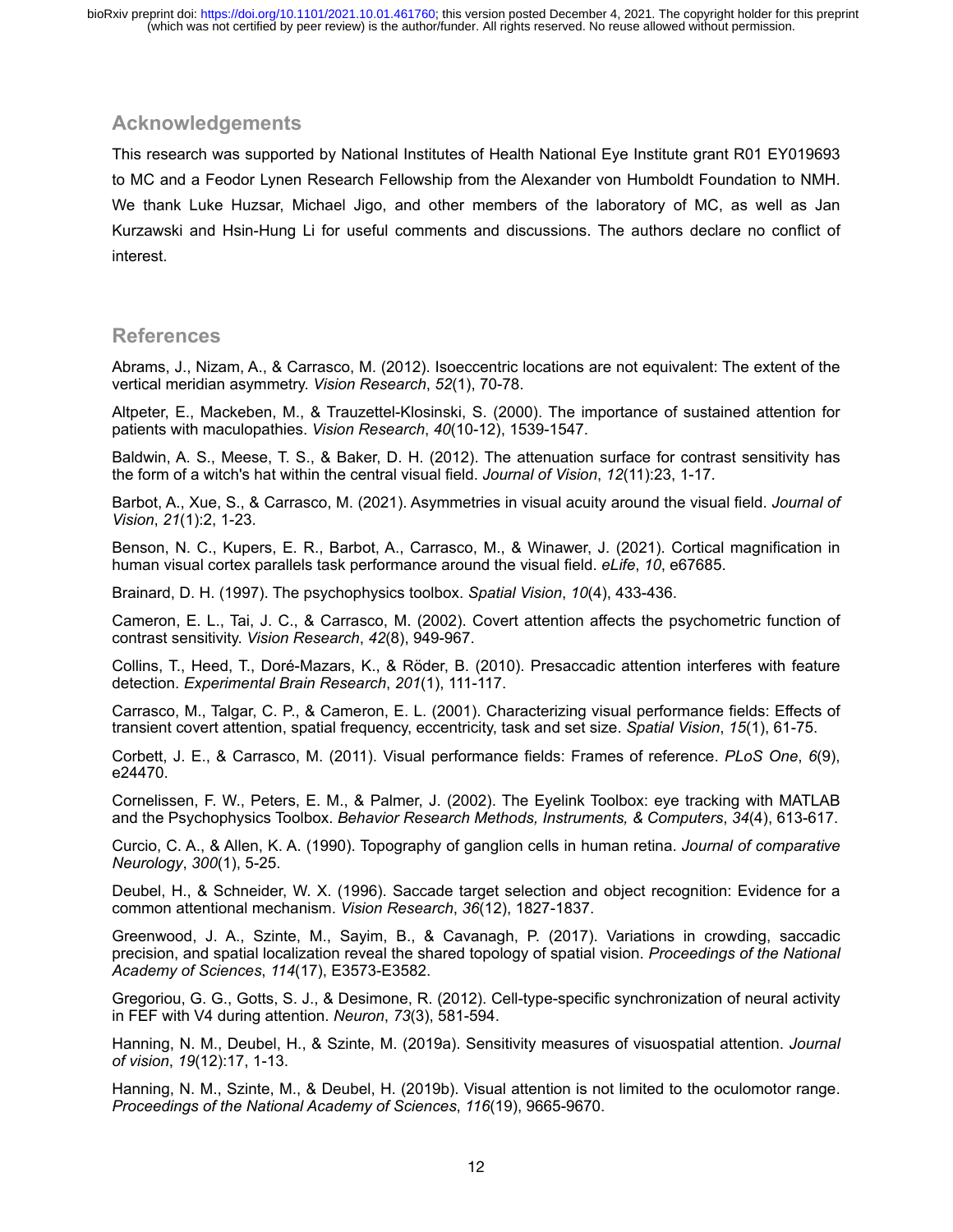Himmelberg, M. M., Kurzawski, J., Benson, N., Pelli, D., Carrasco, M., & Winawer, J. (2021a). Crossdataset reproducibility of human retinotopic maps. *NeuroImage, 244*:118609.

Himmelberg, M. M., Winawer, J., & Carrasco, M. (2020). Stimulus-dependent contrast sensitivity asymmetries around the visual field. *Journal of Vision*, *20*(9):18, 1-19.

Himmelberg, M. M., Winawer, J., & Carrasco, M. (2021b). Linking individual differences in human V1 to perception around the visual field. *bioRxiv*, doi: <https://doi.org/10.1101/2021.10.04.463138>.

Honda, H., & Findlay, J. M. (1992). Saccades to targets in three-dimensional space: Dependence of saccadic latency on target location. *Perception & Psychophysics, 52*(2), 167-174.

Hübner, C., & Schütz, A. C. (2021). Rapid visual adaptation persists across saccades. *iScience*, *24*(9), 102986.

Ignashchenkova, A., Dicke, P. W., Haarmeier, T., & Thier, P. (2004). Neuron-specific contribution of the superior colliculus to overt and covert shifts of attention. *Nature Neuroscience*, *7*(1), 56-64.

Kowler, E., Anderson, E., Dosher, B., & Blaser, E. (1995). The role of attention in the programming of saccades. *Vision Research*, *35*(13), 1897-1916.

Kupers, E. R., Benson, N. C., Carrasco, M., & Winawer, J. (2020). Radial asymmetries around the visual field: From retina to cortex to behavior. *bioRxiv*, doi: https://doi.org/10.1101/2020.10.20.347492.

Kupers, E. R., Carrasco, M., & Winawer, J. (2019). Modeling visual performance differences 'around' the visual field: A computational observer approach. *PLoS Computational Biology*, *15*(5), e1007063.

Li, H. H., Barbot, A., & Carrasco, M. (2016). Saccade preparation reshapes sensory tuning. *Current Biology*, *26*(12), 1564-1570.

Li, H. H., Hanning, N. M., & Carrasco, M. (2021a). To look or not to look: dissociating presaccadic and covert spatial attention. *Trends in Neurosciences, 44*(8), 669-686.

Li, H. H., Pan, J., & Carrasco, M. (2021b). Different computations underlie overt presaccadic and covert spatial attention. *Nature Human Behaviour*, 1-14.

Mackeben, M. (1999). Sustained focal attention and peripheral letter recognition. *Spatial Vision, 12*(1), 51-72.

Messinger, A., Cirillo, R., Wise, S. P., & Genovesio, A. (2021). Separable neuronal contributions to covertly attended locations and movement goals in macaque frontal cortex. *Science Advances*, *7*(14), eabe0716.

Montagnini, A., & Castet, E. (2007). Spatiotemporal dynamics of visual attention during saccade preparation: Independence and coupling between attention and movement planning. *Journal of Vision, 7*(14):8, 1-16.

Ohl, S., Kuper, C., & Rolfs, M. (2017). Selective enhancement of orientation tuning before saccades. *Journal of Vision*, *17*(13):2, 1-11.

Pelli, D. G. (1997). The VideoToolbox software for visual psychophysics: Transforming numbers into movies. *Spatial Vision*, *10*(4), 437-442.

Pentland, A. (1980). Maximum likelihood estimation: the best PEST. *Perception & Psychophysics. 28*(4), 377-379.

Prins, N., & Kingdom, F. A. A. (2018). Applying the Model-Comparison Approach to Test Specific Research Hypotheses in Psychophysical Research Using the Palamedes Toolbox. *Frontiers in Psychology, 9*(1250).

Purokayastha, S., Roberts, M., & Carrasco, M. (2021). Voluntary attention improves performance similarly around the visual field. *Attention, Perception, & Psychophysics*, 1:02316-y.

Roberts, M., Ashinoff, B. K., Castellanos, F. X., & Carrasco, M. (2018). When attention is intact in adults with ADHD. *Psychonomic Bulletin & Review*, *25*(4), 1423-1434.